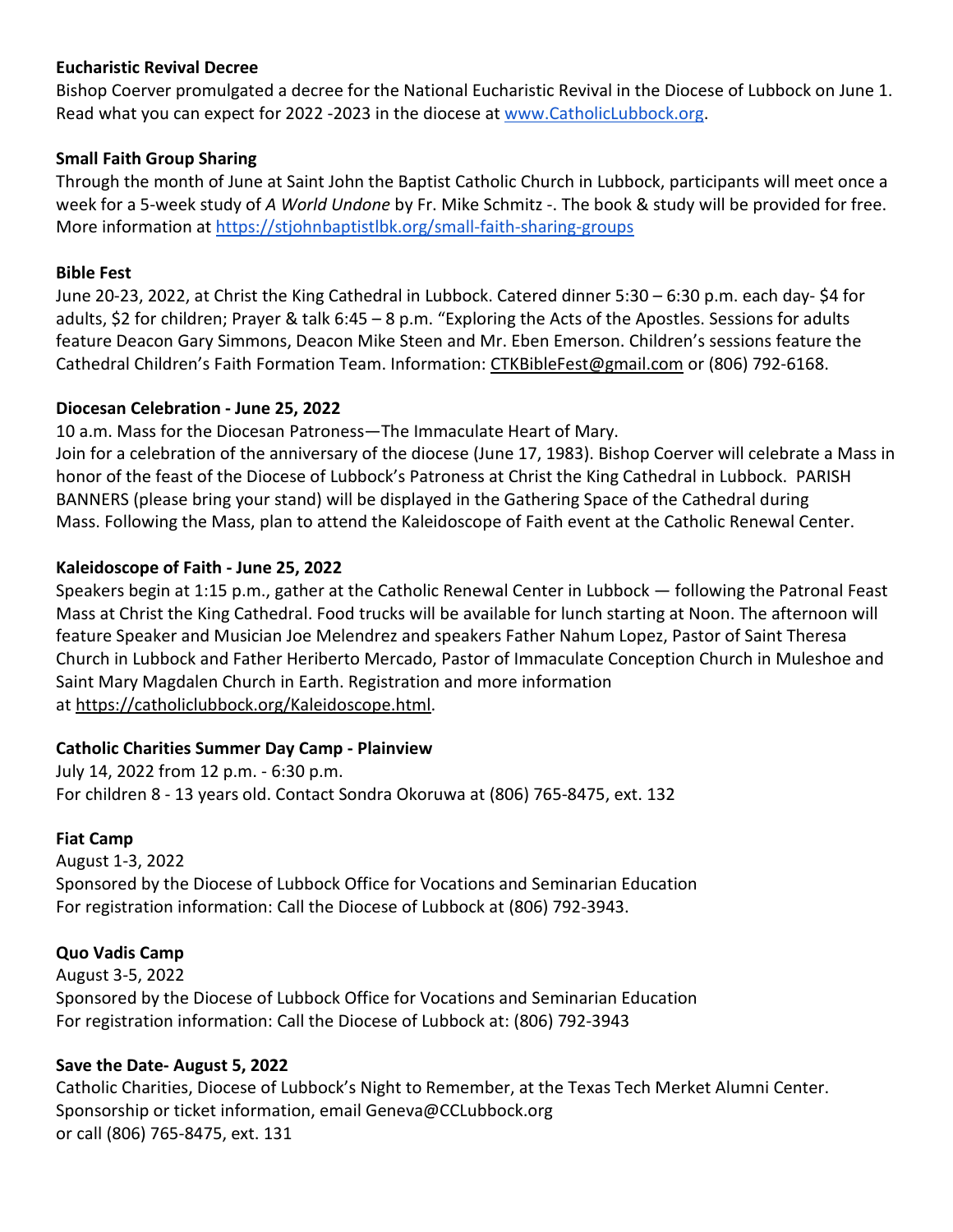# **The Culture of Young Adult Ministry Seminar**

SATURDAY AUGUST 13 9 AM – 3 PM – Catholic Renewal Center. Join the Diocese of Lubbock Office for Youth, Young Adult and Campus Ministry all who are starting a young adult Ministry or a current leader of young adult ministry.

RSVP to Peggy Klein at [PKlein@catholiclubbock.org](mailto:PKlein@catholiclubbock.org) or 806-696-3506 by August 8. Lunch provided.

# **Catholic Charities open positions**

Join the Catholic Charities Team as a Youth Counselor/case managers in Plainview, Brownfield or Lubbock. Visit [www.cclubbock.org/joblisting.](http://www.cclubbock.org/joblisting)

## **CTK Schools open enrollment**

Enrollment for the 2022-2023 school year is now open! For more information, contact the CTK Schools office at 806-795-8283 or visit [www.ctkcathedralschool.org](http://www.ctkcathedralschool.org/) for info.

## **Catholic Schools Jobs**

Join the team at CTK Schools for the 2022-2023 school year! Currently seeking applicants for these faculty positions: Secondary Math, Secondary English, Elementary teachers. Also for non-faculty positions: Interventionists – specialist who assists students in math and language art areas; substitute teachers; Jr. high and high school coaches. Visit [www.ctkcathedralschool.org/about-us/contact-us/](http://www.ctkcathedralschool.org/about-us/contact-us/) for downloadable application. Return applications for all school positions to the school office in person during school hours at 4011 54th St., Lubbock, Tx 79413, by mail, or scan completed application and email to [dguzman@ctkcathedralschool.org.](mailto:dguzman@ctkcathedralschool.org)

#### **Bishop Coerver announces**

the obligation to attend Mass in person on Sundays and Holy Days of Obligation, is reinstated. Remember, by Church law, if you are not feeling well or have a medical condition that makes it dangerous for you to be physically present at Mass, the obligation does not bind you. Read Bishop Coerver's message at [www.catholiclubbock.org](http://www.catholiclubbock.org/) – click on the green link, "BISHOP COERVER ANNOUNCES END OF MASS ATTENDANCE DISPENSATION."

#### **Online Safe Environment Training**

Parish volunteers & staff remember you can take your safe environment training through the diocese's website at [www.CatholicLubbock.org/SafeEnvironment.html](http://www.catholiclubbock.org/SafeEnvironment.html)

# **Catholic Charities assistance**

Apply for direct assistance programs online. Currently limiting the number of forms accepted each week to continue to respond in a timely manner. Form reopens each Monday by 9 a.m. Apply at [cclubbock.org/intake](http://cclubbock.org/intake-form)[form](http://cclubbock.org/intake-form)

#### **Catholic Charities Hygiene Closet**

Catholic Charities of Lubbock is partnering with Superior HealthPlan to help create a community hygiene closet.

The hygiene closet will be open to the community the 4th Thursday of each month from 1:30 to 3:30 p.m. and in emergency situations. For information [www.CCLubbock.org.](http://www.cclubbock.org/)